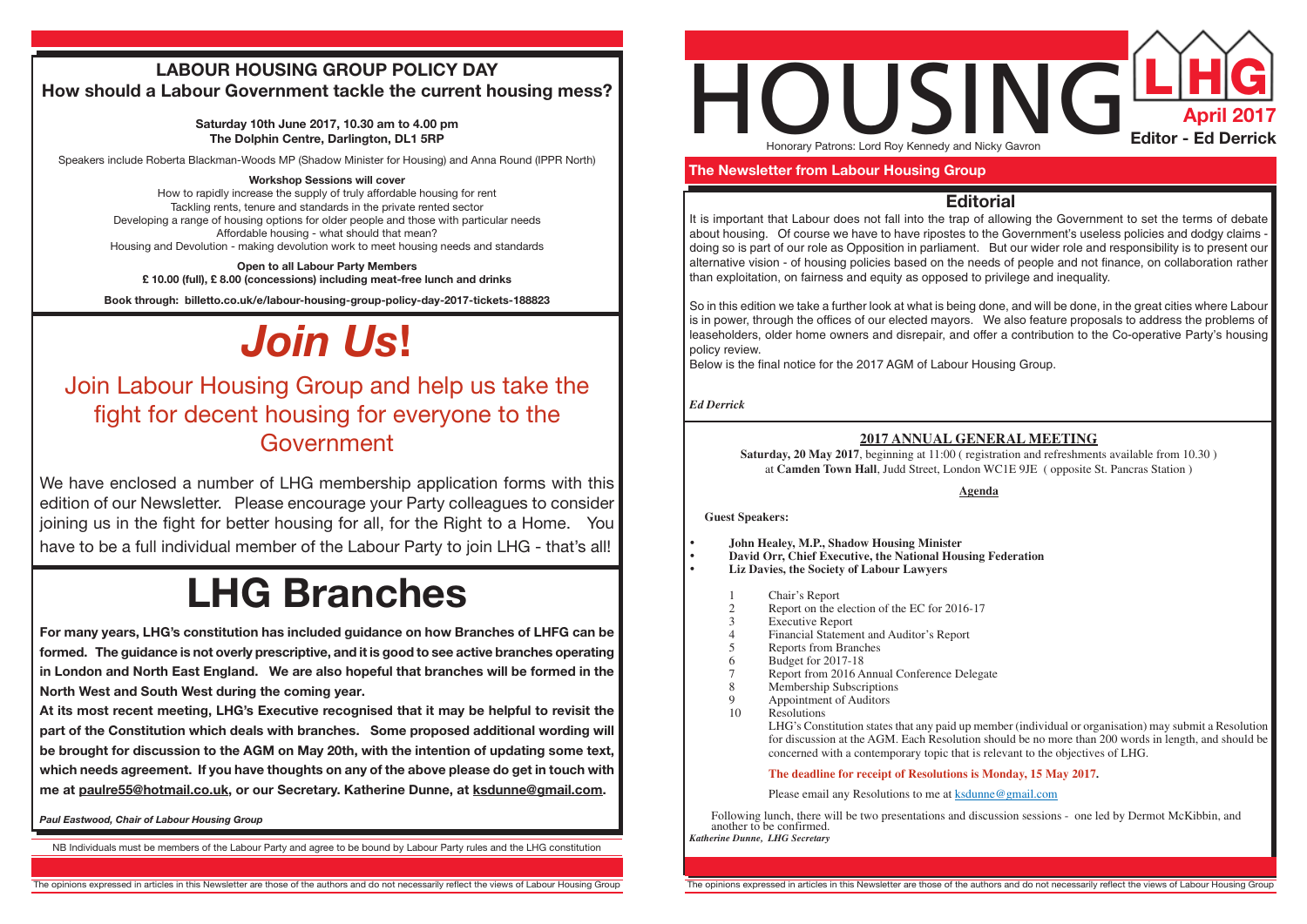### **Dealing with the Tories' Housing Crisis - Bristol Fashion**

With average house prices over £1/4m, and private rents over £1,000 per month it is hardly surprising that housing was one of the biggest issues in the 2016 Mayoral election in Bristol, and is a top priority for the new Mayor's administration. Our headline pledge was to increase home building from the low under the previous independent Mayor, from 460 to 2000 per year by 2020, with 800 affordable.

Labour took majority control of the council as well as the Mayor in the election and arrived with a well-developed housing strategy. This had been built in the months prior to the election with a twin tracked approach of policy groups for party members and roundtable events with the building industry. The first major decision of the administration was to take 80 hectares of council-owned land off the market, to enable the council to release the land for development in a controlled way rather than fuelling land speculation.

As cabinet member I set four priorities for the first year in office:

- 1. Increase the volume of housing development, affordable housing delivery and establishing a council owned delivery company
- 2. Reducing the number of empty council properties from 550 to 250 (already down to 406 by January 2017)
- 3. Reduce the number of families in temporary accommodation (unfortunately still over 500 in January 2017)
- 4. Improve standards in the private rented sector and adopting an ethical charter for the sector.

Year two priorities will add to this list by establishing a citywide tenants' federation, encompassing all tenures and reviewing who is social housing for and how is it allocated?

The key questions to consider from the consultation document are as follows: \*• What is your local communities' experience of housing? • How could housing be improved in your local community? • How could co-operative values and principles be a stronger feature of the UK housing

- 
- 

Underlying our work is the creation of balanced communities across the city. This has already put us into some rather intense meetings with developers about affordable housing contributions. The planning system is producing around half of our policy requirement and we are using our land ownership to lever new affordable and social housing. As a stock retaining authority we are also maintaining a council home building programme and are about to start the city's largest new build development for three decades.

Labour has also ensured that the voices of those failed by the housing market as well as those of developers, investors and other housing interests are heard in the council. We are about to hold our second 'Big Housing Conversation' in partnership with a private tenants campaign group ACORN. This brings together officers, politicians and tenants/homeless people. We are also working with community led organisations to put more housing development under community control.

Despite the eye-watering cuts in our finances we are investing additional revenue into an enlarged cross departmental housing delivery team to get more homes built. The mayor has also spearheaded work with the faith community to get more buildings open for rough sleepers in the City.

Outside of the years of the Second World War, we probably have to go back to before 1919 to find a worse operating environment for delivering social housing. In Bristol our housing policy is one of our flagship activities and one which our administration will be judged on in our next elections in 2020.

*Paul Smith, Cabinet Member, Homes and Communities, Bristol City Council*

### **Co-operative Party Housing Policy Consultation A personal response**

The Co-operative Party has launched a formal consultation on its own housing policy and is seeking contributions from individuals and organisations within the Co-operative Movement. The deadline for submissions is 30th June 2017.

sector and what benefits would this bring?

What barriers are there to achieving a more co-operative housing sector?

 • How could national legislation and local government support be changed to support cooperative housing?

There are many forms of co-operative housing in the UK: Short Life Co-operatives, Tenant Management Co-operatives, fully mutual ownership co-operatives, Community Land Trusts, Cohousing communities, Mutual and tenant owned stock transfer housing associations. The big question for me, as someone who has worked with housing co-operatives for a number of years is this. Have Councils, Governments past and present, the devolved administrations in Wales, Northern Ireland and Scotland, really done enough to promote, develop and support the growth of co-operative initiatives? Support for co-ops tends to cut across the political spectrum, yet it is still the case that less than 1% of UK households live in a housing co-operative. My own personal view as a co-operator and a Labour Housing Group supporter, is that until the Right to Manage is extended to all registered housing providers and not just local councils, it is going to be hard to see a significant growth of Tenant Management Co-operatives. If we turn to ownership co-ops, it is clear that a Co-operative Tenancy, enshrined in law, is absolutely essential so as to give better protection and clarity for ownership co-ops. I am particularly keen to see a growth in co-operative community land trusts, where the prices of homes are usually set based on local earnings, and not by the wider housing market. Future resales are also based on future local earnings, so as not to price out future residents. East London Community Land Trust (www.londonclt.org) is based on the site of the former St Clements Hospital near Mile End. Its first 23 homes were completed in the summer of 2016 and prices were £130,000 for a 1 bed, £182,000 for a 2 bed and £235,000 for a 3 bed; all significantly below the prices dictated by the local housing market.

If you are a member of the Co-operative Party I would urge you to take part in the formal consultation; if you have not joined but are supportive of co-ops, now is the time to fill in a membership form and increase the strength of the Co-operative Party in its centenary year! More information can be found on (**https://party.coop/type/2017-policy-consultation).**

#### *Alex Heslop, LHG Executive and*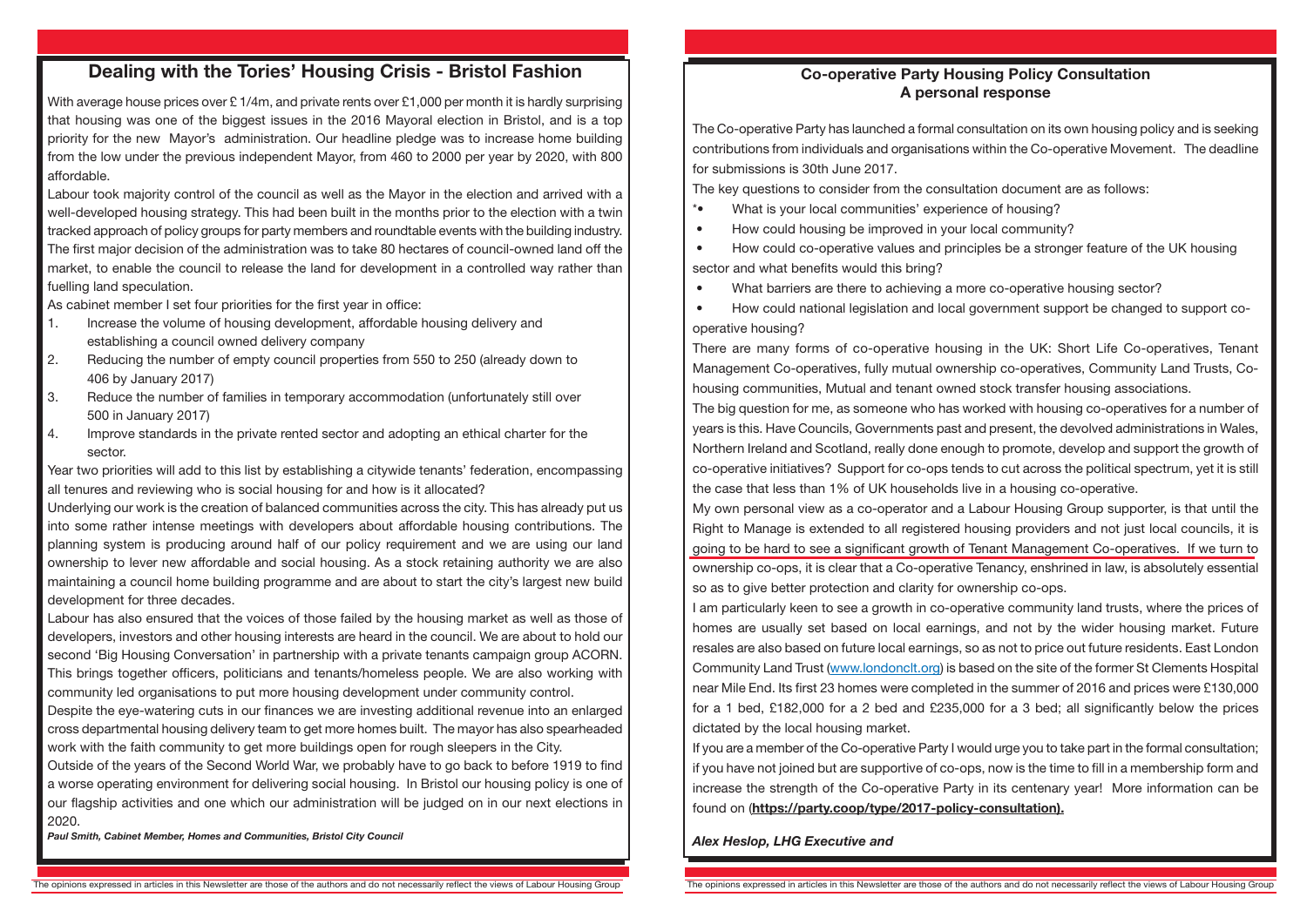### **A Statement Labour's Mayoral Candidate for Manchester**

**I'm delighted to be given this opportunity to contribute an article to Labour Housing Group's Newsletter. Housing has been a key issue for me in my work as Member of Parliament for Leigh, and will continue to be so when I have been elected as Mayor for Manchester.**

**Manchester City Council is already doing its best in these very challenging times. Housing is at the very heart of a civilised society - it is enshrined in the United Nations Charter - and the truth is that we are not building anywhere enough homes. That must include homes to rent at affordable rents, and homes to buy that people - young people particularly - can afford the deposit for and arrange a mortgage.**

**This country currently spends £ 33 billion a year on Housing Benefit - and not one brick is laid as a consequence. And it is a well recognised economic fact that for every 200,000 homes built, 1% is added to the Gross Domestic Product - so housebuilding is not just providing the desperately needed homes but is of great benefit to the economy as a whole.**

**As Mayor of Manchester, I will be pressing for local councils to be encouraged to borrow to build using their stock as collateral - borrowing over 25 years to build homes that will last for 100 years, providing homes for several generations.**

**Housing is at the top of my agenda. Any Burnham MP, Labour's Mayoral Candidate for Manchester**

## **House of Lords Report**

Providing effective scrutiny and challenge to the Government is one of the main areas of work the House of Lords undertakes. That is particularly important in Housing where after nearly seven years in office the Conservative Party has a record of failure which they own entirely.

We are now moving into a period where those low-income homeowners may well be ageing in homes that are no longer decent or provide them with the safe, warm environment which will enable them to live well in later life. And this has consequences for other areas of local authority spending as well as health.

> The abandoning of the Pay to Stay proposals, the banning of lettings agents fees and protection of tenancies for families who have school age children, are some of the wins achieved during the passage of the Housing & Planning Act 2016 through effective scrutiny of their plans. With my friend and colleague Jeremy Beecham we were able to demonstrate the folly and the poverty of the arguments being put forward. This was helped by Labour Housing Group members and Labour Councillors working with us and providing the evidence to challenge their ill thought out plans.

### **Housing Disrepair and Health**

### **Decent, suitable Housing Disrepair and Health**

Decent, suitable housing is a key determinant of the health and wellbeing of a population. Housing is a key part of a nation's infrastructure, impacting upon economic activity, childhood and educational attainment, plus health across the life course. Housing conditions underpin the very fabric of society and so should Labour housing policy.

There is a long history of government endeavours to increase housing supply but there has also been a long record of systematic action to address housing stock condition. This has ranged from early slum clearances to area regeneration, to targeted grants for low income householders and latterly the Decent Homes programme, which brought most of the council and social housing stock up to a decent standard and included investment in energy efficiency and fuel poverty initiatives.

Private sector housing renewal policies moved away from clearance projects of the immediate post-war period towards renovation of existing properties with the state either directly intervening, such as through block renovation, or incentivising householders to make improvements to individual properties through grant aid based on an assessment solely of the property, and later through means tested mandatory grants. Peak grant aid for individual home renovation coincided with a major shift into owner occupation by low income households, stimulated by the Right to Buy initiative and a government vision for a shift to home ownership for the majority.

Housing renovation grant assistance was targeted at the worst condition properties, using a revised standard of fitness for human habitation, and aimed at people on low incomes, through introduction of a means test and grants that covered up to 100% of essential renovations.

The Decent Homes standard is measured by indicators that include need for urgent repairs, age of the kitchen and bathroom facilities and thermal comfort, as well as presence of a 'Category 1 hazard'. This is a hazard that presents a significant risk to the health of the occupant. The main reason for homes failing the Decent Homes standard is the presence of a Category 1 hazard. The two commonest Category 1 hazards are falls risk (on stairs / on or between levels / bathing) and excess cold. The changes to the government's approach to addressing private sector disrepair resulted in significant improvements in the housing conditions of those living in poor private housing.

In 2012, around 731,000 households aged 65 years or over (13% of this age group) lived in a home with a Cat1 hazard and 85% (619,000) of these were in owner occupied homes. The cost of poor housing to the NHS alone has been estimated to be at least £1.4billion. This was from research undertaken by the Buildings Research.

*Wendy Cocks, LHG Executive, Rochdale CLP*